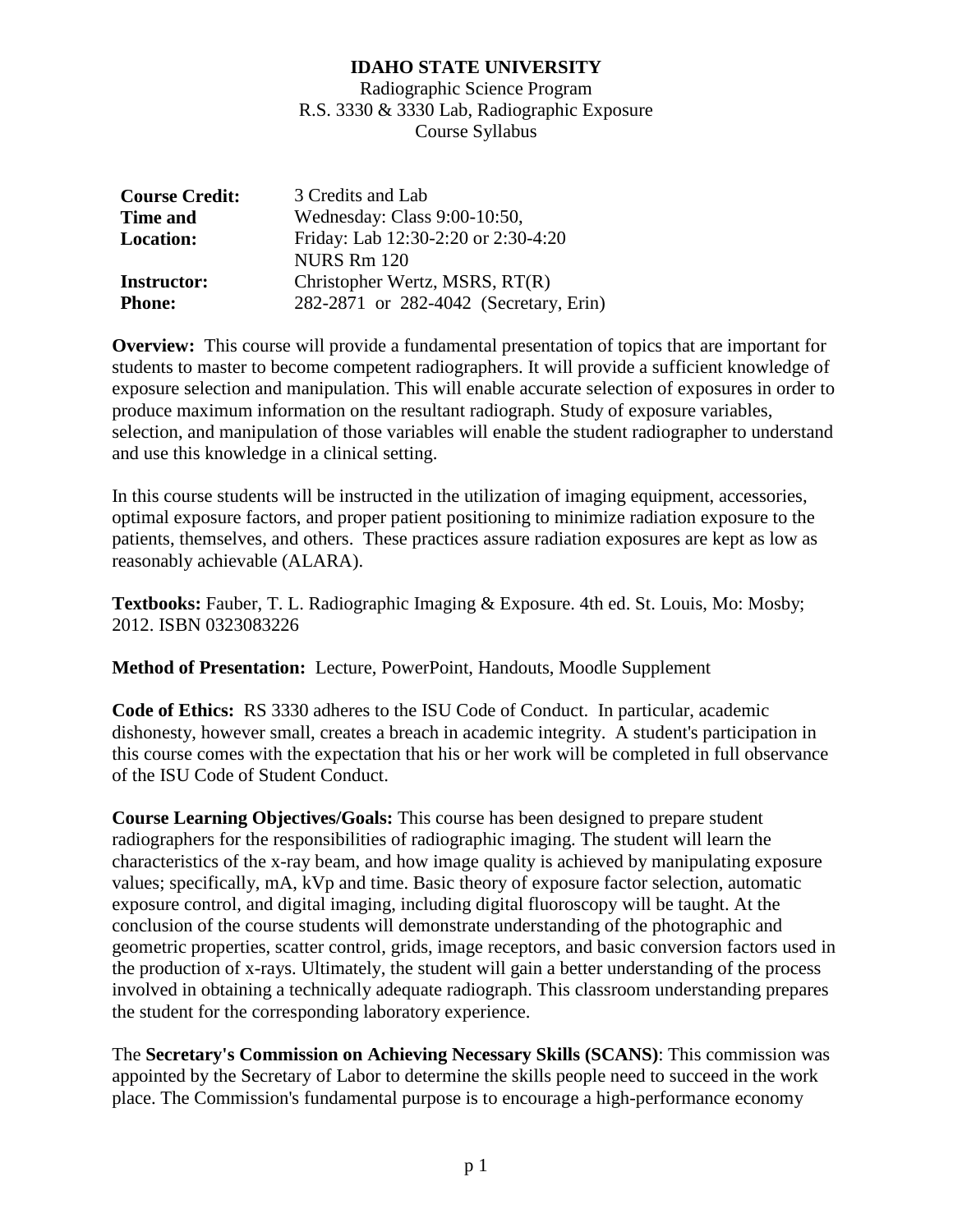### Radiographic Science Program R.S. 3330 & 3330 Lab, Radiographic Exposure Course Syllabus

characterized by high-skill, high-wage employment. The Commission's research found that effective job performance is what business calls *workplace know-how*. This know-how has two elements: competencies and a foundation. The SCANS report identifies five competencies and a three-part foundation of skills and personal qualities that lie at the heart of job performance. While the Commission's work ended with the report, its recommendations must be implemented; as the report stated, "...defining competencies and a foundation is not enough. Schools must teach them. Students must learn them."

#### http://www.academicinnovations.com/report.html

| <b>A Three Part Foundation</b> |                                                                         |  |  |
|--------------------------------|-------------------------------------------------------------------------|--|--|
| 1. Basic Skills                | reads, writes, performs arithmetic and mathematical operations, listens |  |  |
|                                | and speaks                                                              |  |  |
| 2. Thinking Skills             | thinks creatively, makes decisions, solves problems, visualizes, knows  |  |  |
|                                | how to learn, and reasons                                               |  |  |
| 3. Personal Qualities          | displays responsibility, self-esteem, sociability, self-management, and |  |  |
|                                | integrity and honesty                                                   |  |  |
| <b>The Five Competencies</b>   |                                                                         |  |  |
| 4. Resources                   | identifies, organizes, plans and allocates resources                    |  |  |
| 5. Interpersonal               | works with others                                                       |  |  |
| 6. Information                 | acquires and uses information                                           |  |  |
| 7. Systems                     | understands complex interrelationships                                  |  |  |
| 8. Technology                  | works with a variety of technologies                                    |  |  |

# **Description of SCANS competencies are as follows:**

Each of these foundations and competencies are listed after the objective that meet the competency or skill set described above.

#### **Course Learning Outcomes:**

| Upon completion of this course the student will be able to:                    | <b>SCANS</b> |
|--------------------------------------------------------------------------------|--------------|
| Identify the exposure factors and how they relate to each other; specifically, | 1,2,6        |
| distance, mAs, kVp, grids, and receptor speeds.                                |              |
| Discover the relationship of mAs/kVp and exposure to the image receptor as     | 1,2,6        |
| it relates to digital systems.                                                 |              |
| Calculate receptor exposure maintenance by using the reciprocity law, 15%      | 1,2,4,6,7    |
| rule, grid factor/bucky factor, and SID.                                       |              |
| Describe the relationship of contrast as it relates to high/short gray scale,  | 1,2,4,6      |
| and low/long gray scale.                                                       |              |
| Discover how contrast is related to anatomical structures and how it changes   | 1,2,6,7      |
| when pathology and contrast media is introduced into the body.                 |              |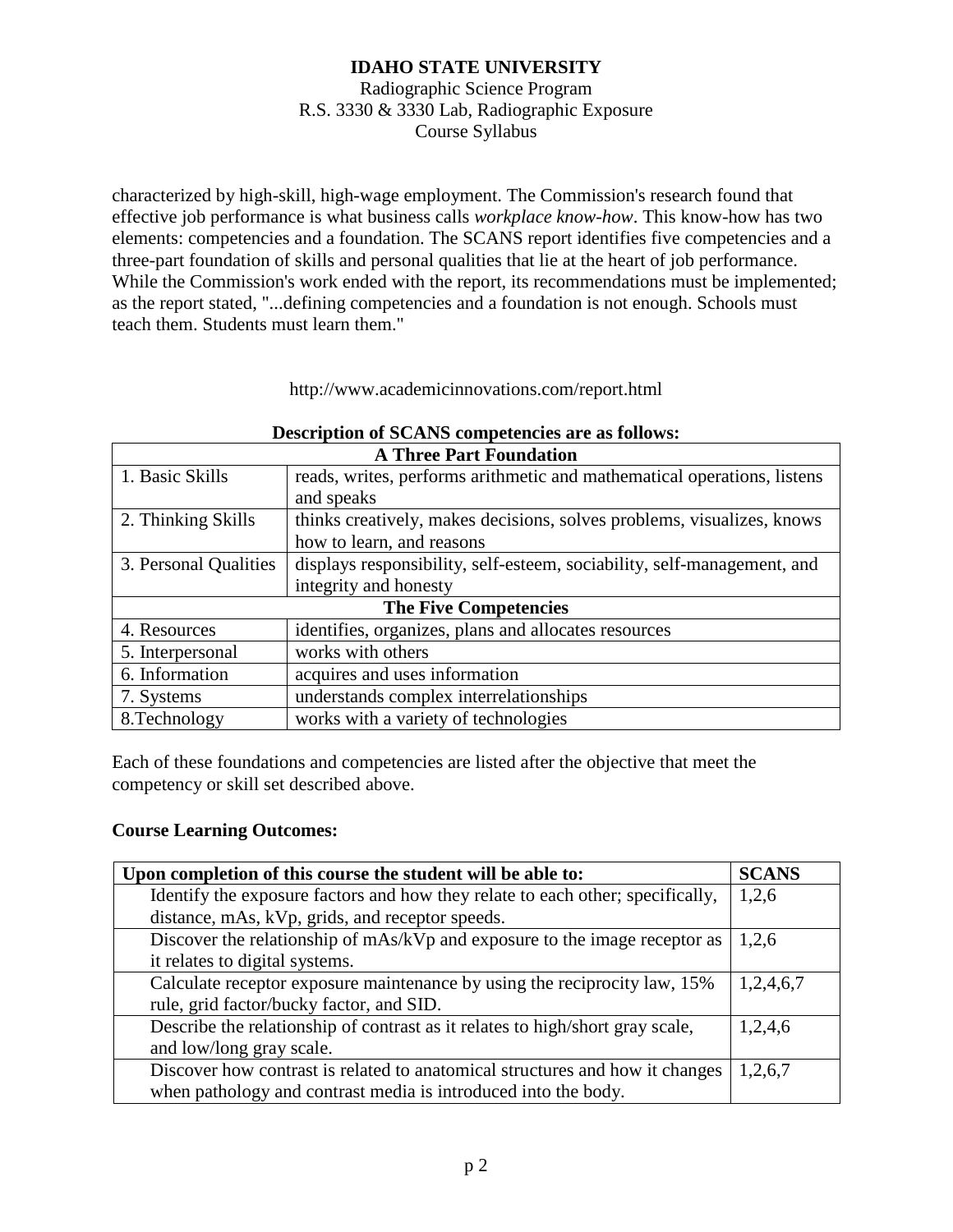# Radiographic Science Program R.S. 3330 & 3330 Lab, Radiographic Exposure Course Syllabus

| Explain why beam quality is controlled by kVp and filtration.                  | 1,2,6      |
|--------------------------------------------------------------------------------|------------|
| Determine how scatter radiation degrades image contrast and how it can be      | 1,2,6,7    |
| controlled via beam limitation, grids, and air gap techniques.                 |            |
| Demonstrate how the choice of image receptors influences contrast.             | 1,2,6,7,8  |
| Describe the relationship between brightness, window width and level, and      | 1,2,6,7,8  |
| how ambient light in the viewing area can impinge on displayed contrast.       |            |
| Define spatial resolution.                                                     | 1,2,6      |
| Explain the factors that influence spatial resolution; in particular, motion,  | 1,2,6,7    |
| geometric factors (blur width, geometric unsharpness, edge gradient),          |            |
| receptor (spatial resolution, light diffusion), and noise/mottle.              |            |
| Understand the types of distortion according to shape                          | 1,2,6,7    |
| (foreshortening/elongation) and size (geometric magnification).                |            |
| Appreciate how distance and tube/part/image receptor relationships produce     | 1,2,6,7    |
| distortion.                                                                    |            |
| Determine how kVp and image receptor types change exposure latitude.           | 1,2,6      |
| List the function and purpose of beam-limiting devices.                        | 1,2,4,,6,7 |
| List 4 types and applications of beam-limiting devices.                        | 1,2,6      |
| List 4 types of beam filtration.                                               | 1,2,6      |
| Determine the function and mechanism of beam filtration devices.               | 1,2,4,6,7  |
| Discover the purpose of compensating filters.                                  | 1,2,6,7    |
| Explain the impact of filtration on image characteristics.                     | 1,2,6,7,   |
| Compare and contrast filtration vs. HVL                                        | 1,2,6,8    |
| Understand the factors that influence scatter and secondary radiation;         | 1,2,6,7    |
| specifically: kVp, contrast agents, the patient, beam limitation, grids, and   |            |
| $OID - air$ gap technique.                                                     |            |
| Explain the effects of scattered and secondary radiation as it relates to      | 1,2,6,7,8  |
| effective patient dose, subject contrast, image quality, and occupational      |            |
| exposure.                                                                      |            |
| Appreciate the function and construction of grids.                             | 1,2,6,7    |
| Compare and contrast the following types of grids: focused, parallel, linear,  | 1,2,6,7,8  |
| crossed, moving, stationary, short dimension, and long dimension.              |            |
| Discuss the characteristics of grids by considering the focal distance/radius, | 1,2,6,7,8  |
| focal range, ration, frequency, lead content, grid/bucky factor, contrast      |            |
| improvement factor, and selectivity.                                           |            |
| Discuss the selection of grids by considering kVp values selected, patient or  | 1,2,6,7,8  |
| type of exam, beam limiting devices employed, and alignment latitude           |            |
| issues.                                                                        |            |
| Determine the meaning of primary cutoff as it relates to grid usage.           | 1,2,6      |
| Describe the purpose of exposure factor formulation as it relates to           | 1,2,6      |
| standardization of receptors and image consistency.                            |            |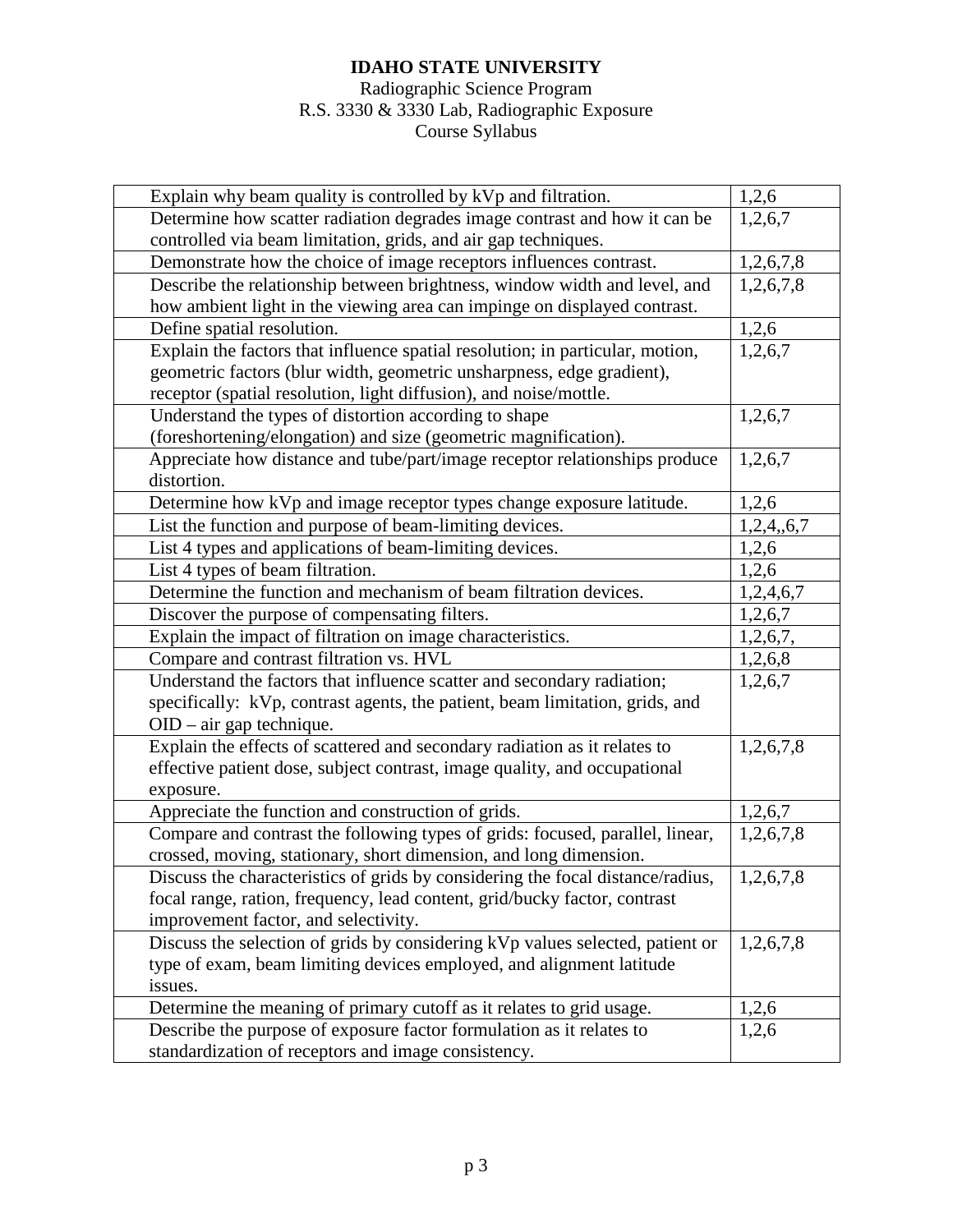Radiographic Science Program R.S. 3330 & 3330 Lab, Radiographic Exposure Course Syllabus

| Compare and contrast 4 types of exposure factor formulation sytems, <i>i.e.</i> | 12, 6, 7, 8 |
|---------------------------------------------------------------------------------|-------------|
| optimum kVp/variable mAs, variable kVp/fixed mAs, automated exposure,           |             |
| and anatomically programmed radiography.                                        |             |

### **Academic Dishonesty Policy:**

Academic dishonesty (cheating, plagiarism, etc.) will not be tolerated in this class and may result in suspension or dismissal from this course and from the program. Cases will also be referred to the Dean of Students for possible dismissal from the university.

Cheating includes, but is not limited to, (1) use of any unauthorized assistance in taking quizzes, tests, or examinations; (2) dependence upon the aid of sources beyond those authorized by the instructor in writing papers, preparing reports, solving problems, or completing other assignments; or (3) the acquisition of tests or other academic materials belonging to the university faculty or staff without permission.

Plagiarism includes, but is not limited to, the use of, by paraphrase or direct quotation without correct recognition, the published or unpublished works of another person. The use of materials generated by agencies engaged in "selling" term papers is also plagiarism.

Many components RS 3330 are designed to be highly interactive. Students are encouraged to take full advantage of the many resources available including Internet sites, handouts and workbooks, other textbooks and journals, faculty, and peers. This interactive collegial learning environment is conducive for life-long learning.

*What does this mean:* I have allowed 'printed material' from the Web site to be available to the student. This can present problems if not used properly. Material from quizzes and tests should be used for your OWN study endeavors. Because the quizzes are open book, you should not obtain the answers from other students prior to taking the quizzes. This defeats the intended learning methodology. Also, DO NOT obtain material (quizzes and tests) from previous students who have taken this course. I will consider this cheating and could result in an automatic 'F' for the quiz and the course. You may print the quizzes at your discretion, but I DO NOT allow PRINTING of tests. Additionally tests cannot be reviewed after they have been taken except in my presence. Failure to follow these instructions will result in a failure of the course.

# *When students submit their efforts for grading, they are attesting that they have abided by these rules.*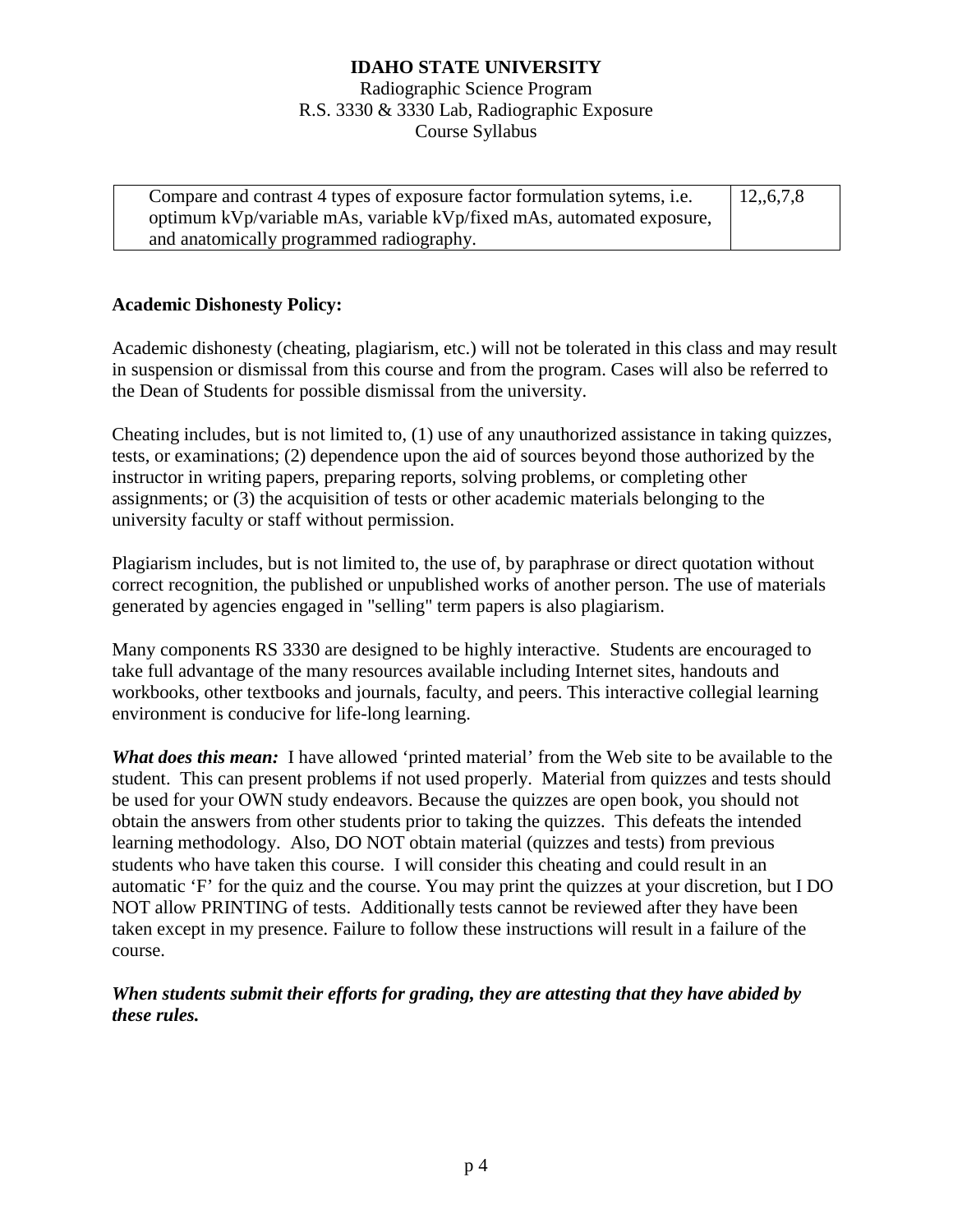# Radiographic Science Program R.S. 3330 & 3330 Lab, Radiographic Exposure Course Syllabus

### **Classroom Procedure:**

1. **Attendance:** You are expected to attend class regularly. It is your responsibility to maintain a level of attendance which will allow you to derive maximum benefit from the instruction. Excessive absences (>10%) will result in a lower course grade if you are borderline between two grades. Conversely, if you have good attendance and are border line between two grades, I will award the higher grade.

You are expected to attend lab 100% of the time during your scheduled section. If something urgent arises you may trade lab sections with another student. **There are no make-up sessions for missed labs, if you miss it you will receive a 0.**

### 2. **Grading Procedure:**

| <b>Assessment Method</b> | <b>Percentage Value</b> |
|--------------------------|-------------------------|
| Test $\#1 =$ Units I-III | 20%                     |
| Test $#2 =$ Units I-VI   | 20%                     |
| Final = Units $I-X$      | 20%                     |
| Lab assignments          | 10%                     |
| Assignments              | 20%                     |
| In class quizzes         | 10%                     |
| Total                    | 100%                    |

| This grading Scale will be used: |      |           |                             |  |  |
|----------------------------------|------|-----------|-----------------------------|--|--|
| $+/-$ System                     |      |           |                             |  |  |
| 93-100%                          |      | 73-76%    | $\mathcal{C}_{\mathcal{C}}$ |  |  |
| 90-92%                           | А-   | 70-72%    | $\mathsf{C}$                |  |  |
| 87-89%                           | $B+$ | 67-69%    | $D+$                        |  |  |
| 83-86%                           | В    | 63-66%    |                             |  |  |
| 80-82%                           | B-   | 60-62%    | D-                          |  |  |
| 77-79%                           |      | 59% Below | F                           |  |  |

*Note: A grade of C or better is required in this course in order to receive a degree from the Department of Radiographic Science.*

The minimum requirements to earn a passing grade are successful completion of all tests (70% minimum). Tests and Quizzes will be a combination of either written or computer based. Tests will be scheduled to be taken in a computer lab on campus. The lab in the nursing building on the ground floor is the lab I try to schedule for tests; however, the Turner Lab is close to our classroom, and is the one I will try to schedule if the nursing building lab is not available. It is the student's responsibility to know when and where tests are scheduled. Dates are posted in the Web Course Calendar and reminders will be given in class. Students may use their own wireless